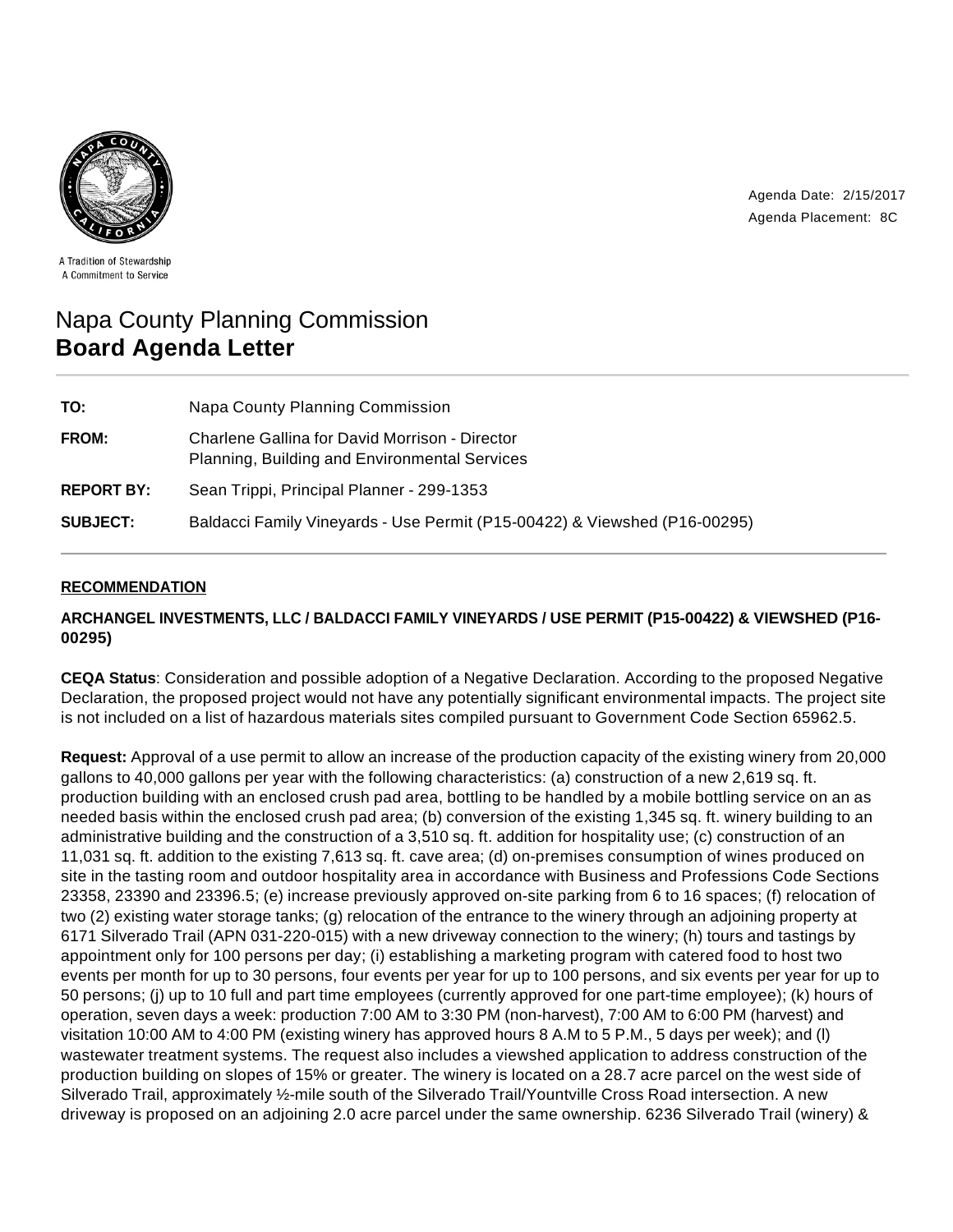6171 Silverado Trail (driveway), Napa, CA 94558. APN's: 031-230-006 (winery) & 031-220-015 (driveway).

**Staff Recommendation:** Adopt the Negative Declaration and approve the Viewshed and Use Permit applications as conditioned.

**Staff Contact:** Sean Trippi, Project Planner, (707) 299-1353 or sean.trippi@countyofnapa.org

**Applicant Contact:** Douglas Thornley, Gould Evans, 95 Brady Street, San Francisco, CA 94103, (415) 503-1411

#### **EXECUTIVE SUMMARY**

#### **Proposed Actions:**

That the Planning Commission:

1. Adopt the Negative Declaration based on Findings 1-7 of Attachment A;

2. Approve Viewshed Application (P16-00295) based on Findings 8-14 of Attachment A and subject to the recommended conditions of approval (Attachment B); and

3. Approve Use Permit No. P14-00402-UP based on Findings 15-19 of Attachment A and subject to the recommended conditions of approval (Attachment B).

#### **Discussion:**

This project consists of increasing the production capacity from 20,000 to 40,000 gallons per year of an existing winery approved with a Small Winery Use Permit Exemption. The request also includes increased floor area, additional cave area and allowing visitation and marketing events. The project includes a review of the proposed new production building under the Viewshed Protection Program (Chapter 18.106 of the Napa County Code) to review the visibility of the new construction from County designated Viewshed roads. The siting of the building, cut into the base of the hill on the property, and proposed landscaping will help minimize visibility of the building from Silverado Trail. Staff has reviewed the proposal and found it to be consistent with the Zoning Ordinance and applicable General Plan policies. Implementation of the proposed project would result in minimal potential environmental impacts. Based on these reasons, staff recommends approval of the project subject to the recommended conditions of approval.

#### **FISCAL IMPACT**

Is there a Fiscal Impact? No

#### **ENVIRONMENTAL IMPACT**

Negative Declaration prepared. According to the Negative Declaration, the proposed project would have no potentially significant environmental impacts. This project site is not on any of the lists of hazardous waste sites enumerated under Government Code Section 65962.5.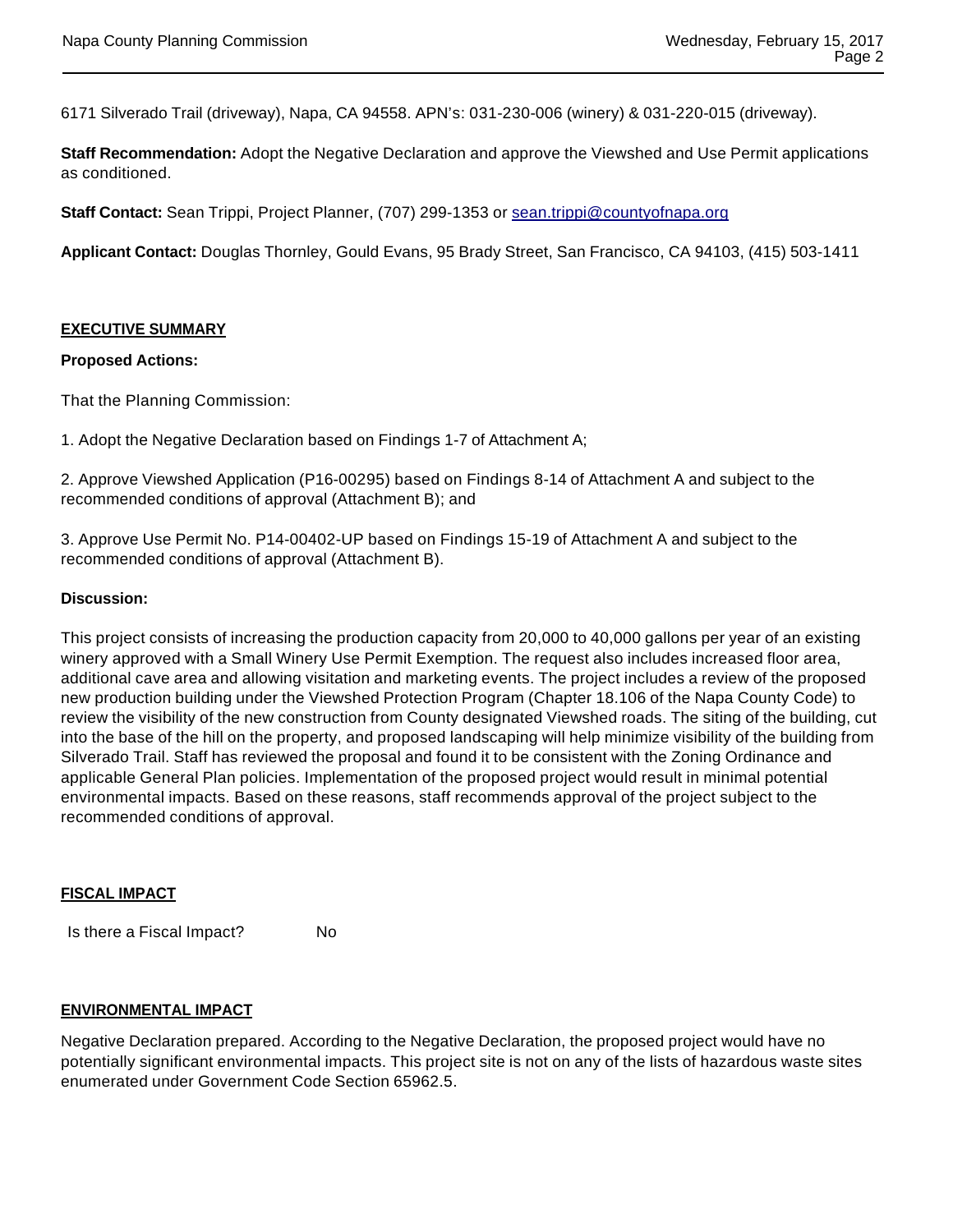## **BACKGROUND AND DISCUSSION**

**Owner:** Archangel Investments, LLC dba Baldacci Family Vineyards (Thomas Baldacci), 12885 Alcosta Blvd., Suite A, San Ramon, CA 94583 (925) 328-1000

**Applicant:** Same as property owner

**Representative:** Douglas Thornley, Gould Evans, 95 Brady Street, San Francisco, CA 94103, (415) 503-1411

**Zoning:** Agricultural Preserve (AP)

**GP Designation**: Agricultural Resource (AR)

**Filed:** December 23, 2015 **Resubmittals/Revisions Received:** March 29, June 14, July 25 & 28, and November 7, 2016. **Deemed Complete:** November 8, 2016

**Parcel Size:** approximately 28.7 acres (winery site) & 2.0 acres (new project entry site)

**Existing Development:** In addition to the existing winery building and cave, development on-site includes a main residence, farmworker dwelling with a detached garage, water storage tanks, and approximately 17.6 acres of vineyards.

## **Proposed and Existing Winery Characteristics** -

**Winery Size - Existing:** ±1,345 sq. ft. winery building and ±7,613 sq. ft. of caves (9,240 sq. ft. of cave area was approved)

**Winery Size - Proposed:** ±7,474 sq. ft. of building area (convert existing ±1,345 sq. ft. building to administrative uses; attach by a covered breezeway a new ±3,510 sq. ft. hospitality building to the administrative building; and, construct a new  $\pm 2,619$  sq. ft. production building) and a  $\pm 11,031$  sq. ft. addition to the existing cave.

**Production Capacity - Approved:** 20,000 gallons per year. **Production Capacity - Proposed:** 40,000 gallons per year.

**Winery Development Area - Existing:** 5,972 sq. ft. or approximately 0.14 acres. **Winery Development Area - Proposed:** 58,988 sq. ft. or approximately 1.35 acres.

**Winery Coverage - Existing:** 14,331 sq. ft. or approximately 0.33 acres (1.1% of project site). **Winery Coverage - Proposed:** 51,884 sq. ft. or approximately 1.19 acres (3.8% of project site). (Maximum 25% or approximately 15 acres permitted).

**Accessory/Production Ratio - Existing:** 760 sq. ft. accessory / 12,196 sq. ft. production - approximately 6.6%. **Accessory/Production Ratio - Proposed:** 5,119 sq. ft. accessory / 21,565 sq. ft. production - approximately 25%. (Maximum 40% permitted)

**Number of Employees - Existing:** one part-time **Number of Employees - Proposed:** Fewer than 10

**Visitation - Approved:** None. However, tours and tastings had been conducted in the past with as many as 54 per day (see Background / Project History and Code Compliance sections below).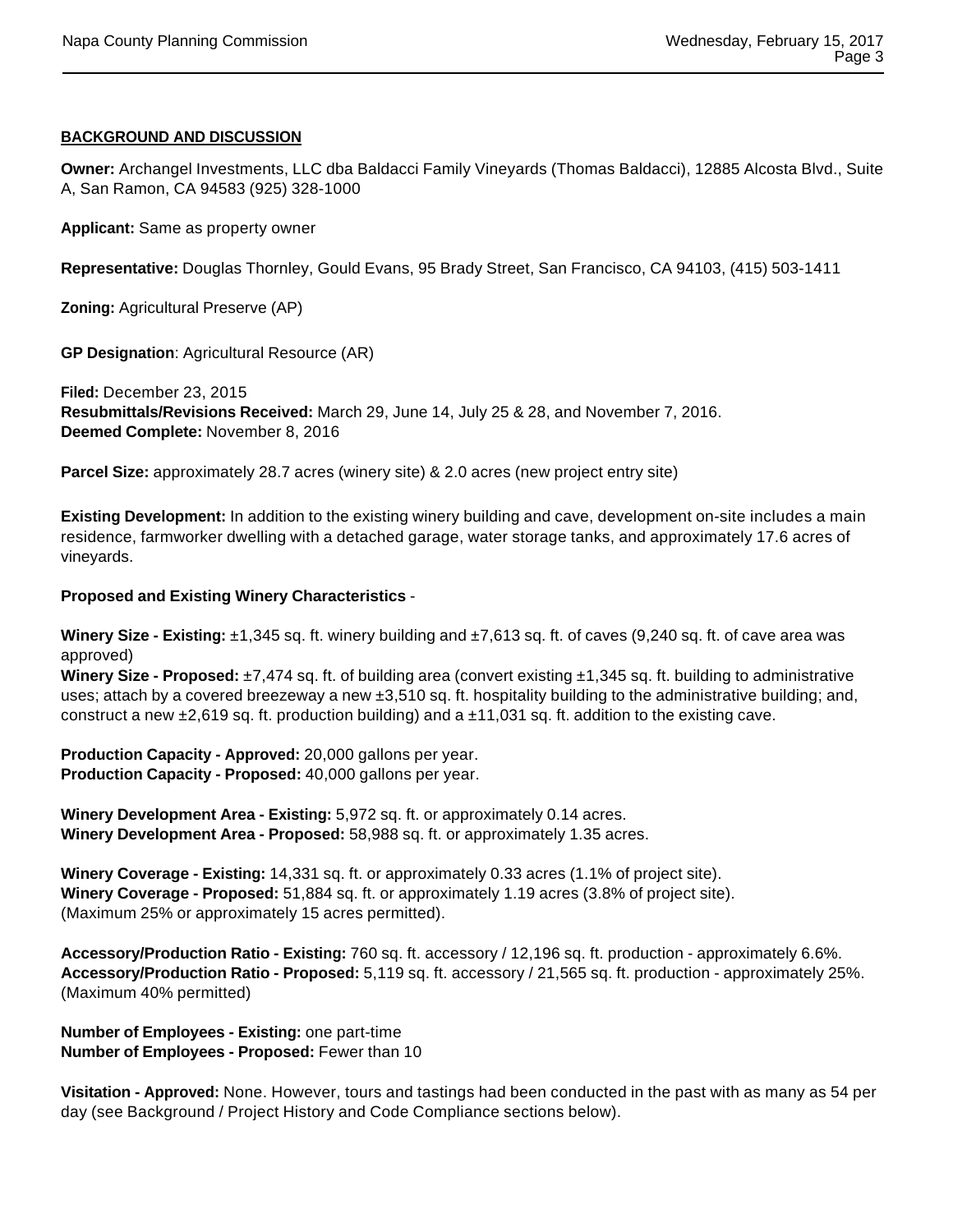**Visitation - Proposed:** Maximum of 100 visitors per day by appointment only (700 visitors per week).

## **Marketing Program- Approved:** N/A.

**Marketing Program- Proposed:** Two events per month for up to 30 persons, four events per year for up to 100 persons, and six events per year for up to 50 persons, all with catered food.

**Days and Hours of Operation - Approved:** 8 AM to 5 PM five days per week. **Days and Hours of Operation - Proposed:** Production 7:00 AM to 3:30 PM (non-harvest), 7:00 AM to 6:00 PM (harvest) and visitation 10:00 AM to 4:00 PM; seven days a week.

**Parking - Approved:** 6 parking spaces. **Parking - Proposed:** 16 parking spaces.

**Setbacks (Required / Proposed):** 600 feet from the centerline of Silverado Trail, except as described below, and 20 feet from all other property lines.

The existing winery building is setback approximately 220 feet from the centerline of Silverado Trail. The original project approval predates the requirement for a 600-foot setback from the centerline of Silverado Trail. Pursuant to County Code Section 18.104.230(B) (Wineries located in open space areas – setbacks) an expansion to a winery may be permitted within the minimum setback area only if the expansion is placed no closer to the centerline of the right-of-way than the nearest point of the existing structure to which the expansion is attached. The proposed hospitality building is attached to the back of the existing winery building (further away from Silverado Trail). The new production building is proposed to be setback a minimum of 600-feet from the centerline of Silverado Trail.

The existing winery building with the proposed attachment is approximately 900-feet from the south property line; 160 feet from the north property line; and, 830 feet from the west property line. The proposed production building is approximately 815 feet from the south property line; 660 feet from the north property line; and, 466 feet from the west property line.

## **Adjacent General Plan Designation / Zoning / Land Use:**

#### North:

Agricultural Resource (AR) and Agriculture, Watershed & Open Space (AWOS) General Plan designations, Agricultural Preserve (AP) zoning -

Adjoining the project site to the north are three properties totaling approximately 55.6 acres planted in vines.

#### South:

Agricultural Resource (AR) General Plan designation, Agricultural Preserve (AP) zoning - Adjoining the project site to the south is a 22 acre vineyard.

## East:

Agricultural Resource (AR) General Plan designation, Agricultural Preserve (AP) zoning - On the eastern boundary of the project site are two properties consisting of 18.6 acres that has a residence and vineyards and a 20.1 acre property with a residence and vineyards and an approved winery (Annapurna).

#### West:

Agricultural Resource (AR) General Plan designation, Agricultural Preserve (AP) zoning - Across Silverado Trail are two properties; one with 144.1 acres, planted in vines and developed with a home and a second dwelling unit; and a 54.2 ace property also planted in vines and developed with a home.

# **Nearby Wineries (located within 1 mile of the project)**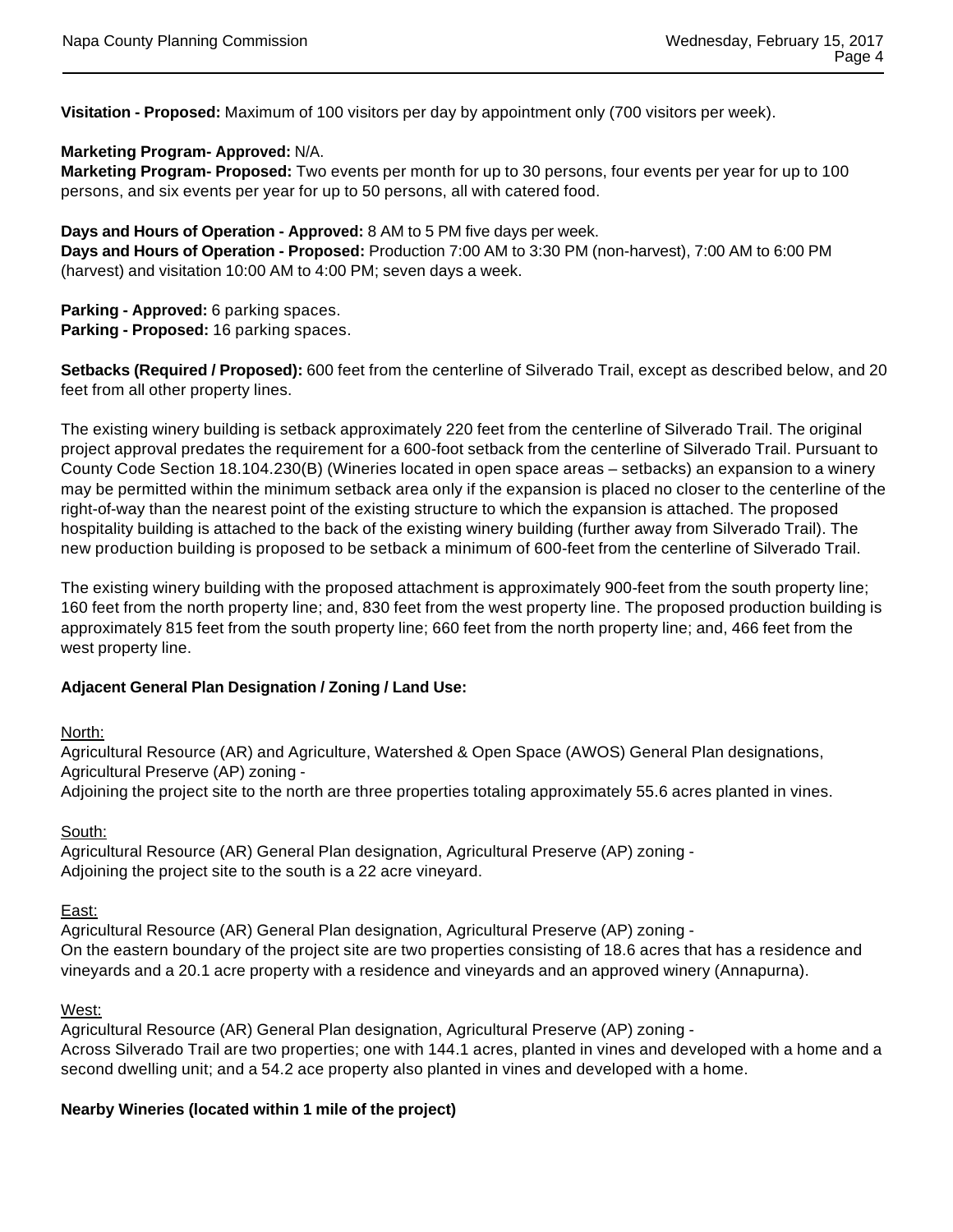Please refer to Attachment M.

# **Background / Parcel History:**

The use permit request pertains to an existing winery that has previously conducted tours and tastings activities with as many as 54 visitors (based on point of sales/tastings appointment information) and constructed improvements without required County approvals at the time the application was filed. The winery has ceased said activities subsequent to submittal of this use permit request.

The Baldacci Family Vineyards (formerly Chateau DeClercq) received a Small Winery Use Permit Exemption in 1986, which at that time was a standard process for small, production only, wineries located at sites with no constraints. "A Small Winery does not conduct public tours, provide wine tastings, sell wine-related items or hold social events of a public nature (Ord. No. 629, §18.08.600)." Small Winery Exemptions are not use permits and therefore, if the owner wants to conduct tours and tastings and marketing activities, a use permit must be obtained. The Small Winery Use Permit Exemption process was taken out of County Code in 1990 with the adoption of the Winery Definition Ordinance (Ordinance No. 947). Such certificates remained legal entitlements, but since 1990, expansion of these facilities has triggered conversion of the entitlement to a use permit.

November 2, 1983 – An application for a Small Winery Use Permit Exemption was submitted for Chateau DeClercq by Robert Egan. However, it appears that a determination that the proposed winery qualified for a small winery exemption was not made. The required setback from the centerline of Silverado Trail was 400-feet at the time of this application. The application indicated that the proposed winery would be setback 150-feet. Additional annotation indicates that an existing barn was setback 150-feet from Silverado Trail and a house was setback 100 feet. Based on the details provided on the application form, the request included increasing production from 4,000 gal/year to 20,000 gal/year within an existing 2,375 square foot building, operating from 8 AM to 5 PM, five (5) days per week, with one part-time employee and seven (7) existing parking spaces. Operating features included: crushing; fermentation; storage/aging; bottling/racking; shipping via truck; and administrative uses. No tours/public tastings (emphasis included on application form.)

April 21, 1986 – A new application for a Small Winery Use Permit Exemption was submitted for Chateau DeClercq by Robert Egan. The application indicated that the proposed winery would occupy an existing barn that was setback 250-feet from the centerline of Silverado Trail. On May 21, 1986 a determination that the proposed winery did not qualify for a small winery exemption was made. The request was denied because the proposed winery did not meet the 400-foot setback from the centerline of Silverado Trail. Based on the details provided on the application form, the request included: increasing production from 3,000 gal/year to 20,000 gal/year within an existing 576 sq. ft. building, operating from 8 AM to 5 PM., five (5) days per week, with one part-time employee and six (6) parking spaces existing. Operating features included: crushing; fermentation; storage/aging; bottling/racking; shipping via truck; and administrative uses. No tours/public tastings were proposed (emphasis included on application form.)

May 16, 1986 – Robert Egan filed an appeal of the denial of the Small Winery Use Permit Exemption. The appeal was placed on the Board of Supervisors' (BOS) agenda on June 3, June 17, July 15, and July 22, 1986. On July 22, 1986 the BOS decided not to hear the appeal. However, at the July 22, 1986 meeting the BOS did amend the required setback from Silverado Trail for existing structures proposed to be used as a winery from 400 to 200 feet (Resolution No. 86-55, noted on file jacket). The result of the Board's action meant that the structure for the winery would meet all the small winery criteria.

December 11, 1986 - Building Permit #39149 issued to convert barn to winery (noted on file jacket). December 8, 1989 – Property owner indicated that building has been signed off (noted on file jacket).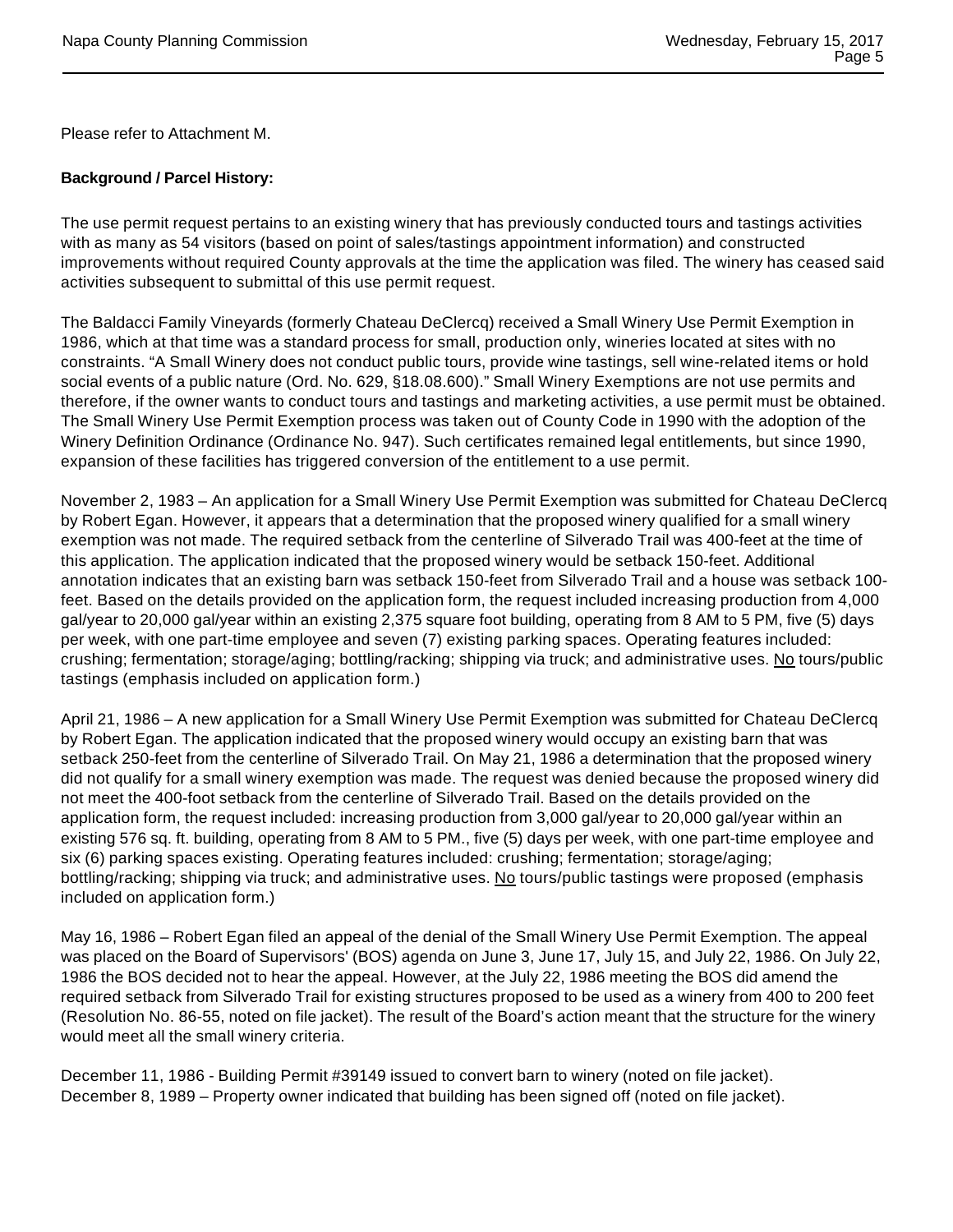December 20, 1989 – The Planning Commission approved a Use Permit (#U-89-16) for a farm worker housing unit. The approved farm worker unit was to occupy the upper 1,500 sq. ft. existing residential portion of a 3,000 sq. ft. structure. The 1,500 sq. ft. lower portion was to be an office and storage. The application indicated that there were 5 parking spaces on site. This permit expired.

December 7, 1999 – The Zoning Administrator approved a Farmworker Housing Use Permit (#99136-FLD). The approved farm worker unit occupied 1,200 sq. ft. portion of the 1,500 sq. ft. upper story of a 3,000 sq. ft. structure. The 1,500 sq. ft. lower portion was to be an office and wine storage; the type of office was not specified. Two parking spaces were required for the unit.

August 1, 2003 – Hand written note in file indicating that Carol Garrett (with attached business card - President of Baldacci Family Vineyards) will send use permit showing that they have approval for tours and tastings. Small Winery Permit application shows 0 visitors per day & per week. Wanted sign permit to say "T & T by apt only." (located in file for the above – there is no documentation from Ms. Garrett substantiating that tours and tastings by appointment were allowed).

June 8, 2004 – Small Winery Exemption Use Permit Modification (#03502-MOD) was approved administratively. The approval included construction of a 1,000 sq. ft. canopy over an existing tank pad and use of an existing approximate 9,240 sq. ft. cave for barrel storage only (Type 1 cave). (Note: the cave was constructed prior to the County requiring building permits for cave portals and grading permits for cave spoils. The information submitted with this use permit application indicates that the cave has approximately 7,613 sq. ft. of floor area based on asbuilt drawings.) According to the Fire Department memo associated with this use permit modification, the cave was classified as Type I based on the use and occupancy of the cave as described in the use permit application. A Type I wine cave is used for the storage and/or processing of wine and is constructed and furnished solely of noncombustible materials and does not allow public access. Type I wine caves are not allowed to contain combustible contents and hosted events are never allowed in Type I caves.

# **Code Compliance History:**

# May 31, 2011 – Code violation (CE-11-00120)

Code case opened to address tours conducted within the cave. The cave was approved for storage only and constructed to Type I requirements. The cave would need to meet Type III construction requirements in order to conduct tours or allow access to the cave by the public. Tours and tastings activities within the cave have ceased.

# September 24, 2015 – Code violation (CE-15-00344)

Code case opened to address installation of utilities in cave without receiving permits. This will be resolved pending outcome of subject use permit application.

# October 13, 2015 – Code violation (CE-15-00357)

Code case opened to address unpermitted tours and tastings, unpermitted alterations to the farmworker housing unit, and an unpermitted structure being used as a tasting room. Tours and tastings have been discontinued. Any building code violations will be corrected or addressed pending the outcome of this use permit application. As noted above, the tours and tastings are included as part of the requested project.

# **Discussion Points:**

Setting - The 28.7 acre winery parcel is located on the west side of Silverado Trail, approximately ½-mile south of the Silverado Trail/Yountville Cross Road intersection. The property is currently accessed from two private driveways that only serve the property. A new driveway is proposed on an adjoining 2.0 acre parcel south of the winery under the same ownership. In addition to the existing winery, development on-site includes a residence, farmworker dwelling with a detached garage, water storage tanks, and approximately 17.6 acres of vineyards. The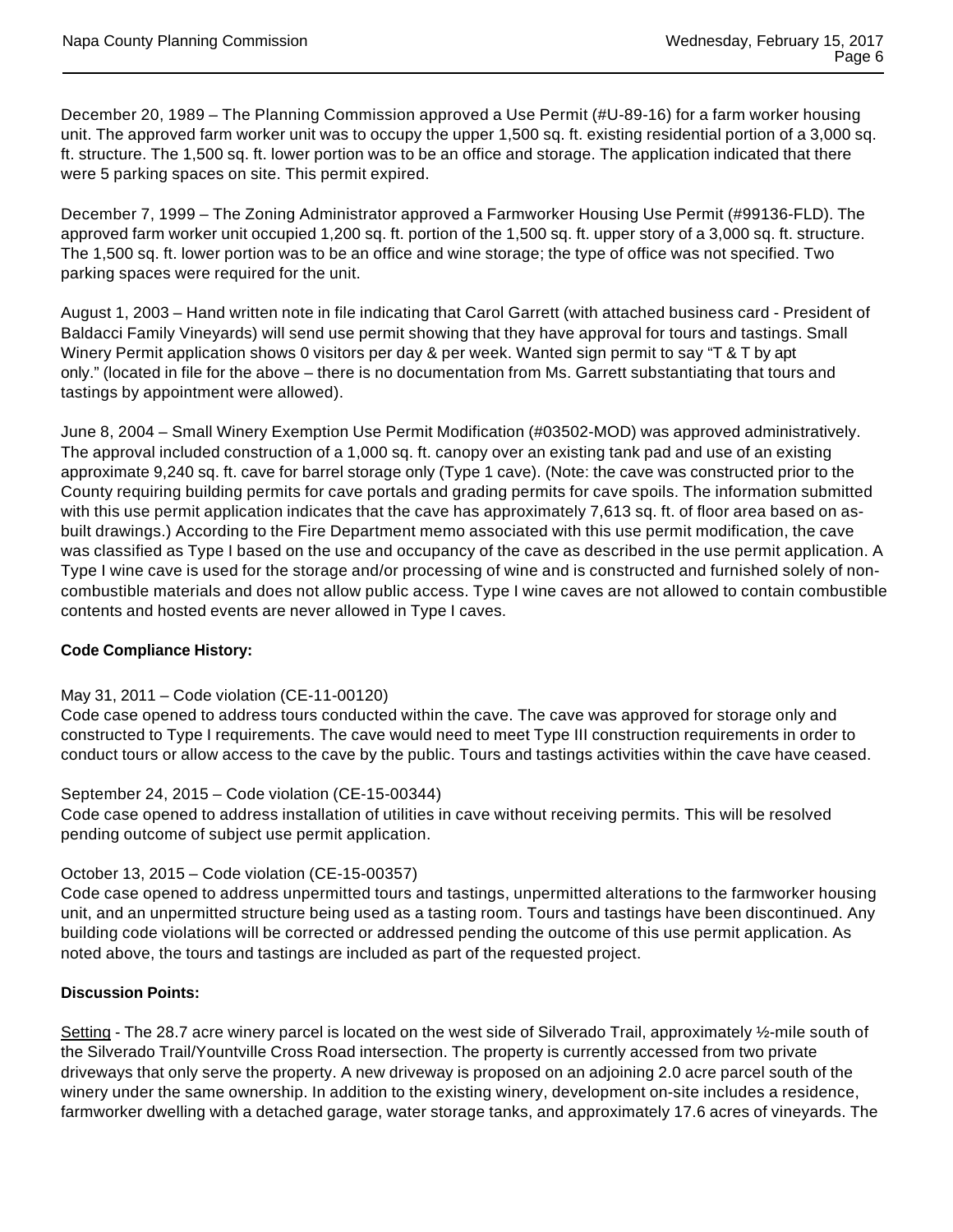existing driveway located south of the existing winery building and farmworker dwelling will be used for only right-in, right-out access. The existing driveway located north of the existing winery and farmworker dwelling will primarily provide access to the farmworker dwelling and main residence. The property is relatively flat along the southwestern portion of the property which is planted in vines, ranging from approximately 105 feet above mean sea level (msl) to approximately 125 feet above msl at the area of the existing winery and farmworker dwelling  $(±0-)$ 5% slope). The property then steadily rises in elevation to a peak of approximately 300 feet above msl at the northwestern portion of the property where the main residence sits (±15-30% or greater slopes). The production building is proposed at the base of the hill that rises up to the main residence with elevations between approximately 120 to 150 msl (± 20% slopes). There are no blue line streams or drainage channels. The site is not located within a flood plain. Surrounding land uses include rural residential properties, agriculture, vineyards, and wineries. The nearest offsite residence is located across Silverado Trail, approximately 750 feet to the east of the existing winery building.

Winery Proposal - The existing winery was approved under the Small Winery Exemption Certificate program in 1986 which allowed up to 20,000 gallons of production per year and no tours, tastings or marketing activities. In order to increase production capacity or add visitation, a use permit must be approved. The applicant is proposing to increase production from 20,000 to 40,000 gallons per year, offer tours and tastings and establish a marketing program, and expand the existing winery building and cave and construct a new standalone production building.

Setbacks - The proposed project meets all applicable minimum setbacks, including the 600-foot minimum winery building setback from Silverado Trail for the new production building. No variances are requested or required as part of the proposal.

Visitation/Marketing Program - The project includes a request for a maximum of 100 visitors per day; maximum 700 visitors per week; and a marketing program to include two (2) events per month for up to 30 persons, four (4) events per year for up to 100 persons, and six (6) events per year for up to 50 persons. All food served at the events will be catered. As shown in Attachment M, the requested visitation for tours and tastings and marketing all fall well above the average and median visitation for similar production size winery facilities with a maximum of 36,500 visitors a year. The project would have the third highest visitation rate of wineries within one mile, and would have twice the visitation rate of any winery within a similar production range. However, all impacts have been addressed and the project would be consistent with General Plan and zoning requirements.

Viewshed Application - Portions of the project site include slopes that are over 15% and are viewable from Silverado Trail, which is identified as designated public road in the General Plan, and therefore subject to the Viewshed Protection Program (Chapter 18.106). The new winery production building is proposed at the base of the hill on the property and is proposed on slopes just over 20 percent. The pad will be cut into the hillside to reduce the massing. A minimum of four 24-inch box Olive trees are proposed to screen the predominant portion of the new building and to comply with the screening requirements of the Viewshed Protection Program. The trees proposed to screen the building will be evergreen species. There is also significant existing natural vegetation behind the winery at its proposed location near the bottom of the hill such that it will not be silhouetted against the sky. As proposed, the project has been designed in substantial conformance with the County's viewshed protection manual because it would avoid grading on slopes in excess of 30 percent and would be located more than 25-feet below the minor ridgeline. As shown in the submitted viewshed analysis, the predominant portion of the production building would be screened from Silverado Trail.

Traffic and Parking - The applicant has submitted a Transportation Impact Analysis, dated November 7, 2016, prepared by Abrams Associates Traffic Engineering, Inc., which analyzes existing, proposed, and cumulative traffic conditions. The traffic study analyzed the potential impacts of the project on four intersections in the vicinity: Silverado Trail/Yountville Cross Road; Silverado Trail/Secondary winery service & Farmworker housing driveway (northerly most driveway); Silverado Trail/Existing winery driveway; and, Silverado Trail/Proposed new winery driveway (on the adjoining property to the south, currently serving a residence under the same ownership as the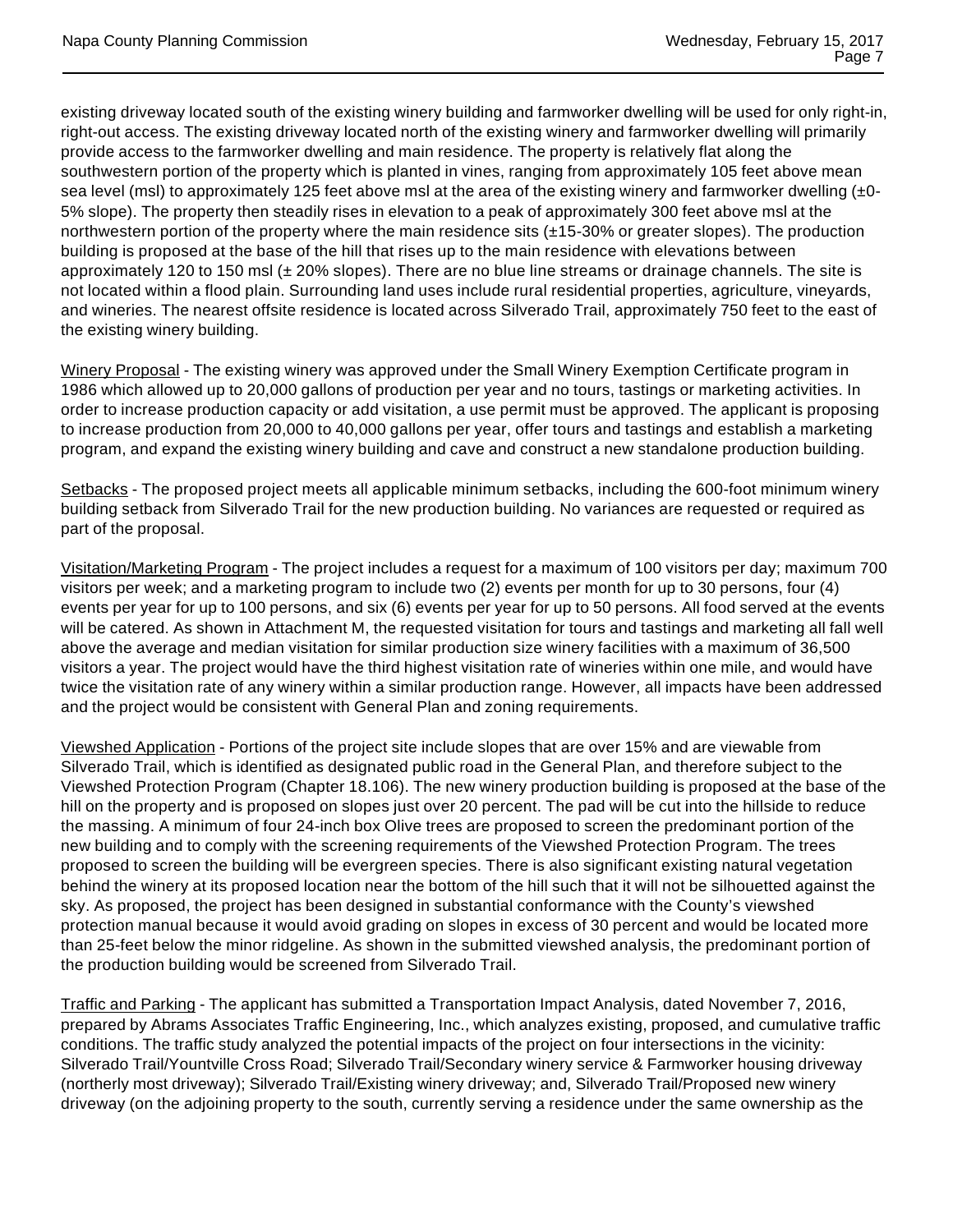winery). There is an existing two-way left turn lane on Silverado Trail at the proposed project entrance on the adjoining property. The primary basis of the analysis is the peak hour level of service for the key intersections. The period identified as the "peak" hour is generally between 4:15 PM and 5:15 PM on weekdays and 3:45 PM to 4:45 PM on weekends. The weekday traffic counts were conducted from 4:00 PM to 6:00 PM and weekend traffic counts were conducted from 2:00 PM to 5:00 PM on Saturday. The peak hour used in the analysis was the highest onehour volumes recorded during these count periods (traffic analysis, page 2). The proposed project is expected to generate approximately 111 daily trips on a typical weekday and 105 daily trips on a Saturday. Trips during the PM peak hour would be 40 on a weekday and 52 on a Saturday. The traffic study evaluated the four intersections under existing conditions, year 2021 conditions, and cumulative conditions (year 2030) during the PM peak hour, both with and without the project.

Three of the four study intersections operate at acceptable levels (LOS D or better) during the weekday PM peak hour under existing conditions, year 2021 conditions, and cumulative conditions (year 2030) both with and without the project. All four of the study intersections currently operate at acceptable LOS during the weekend PM peak hour. The Silverado Trail/Yountville Cross Road intersection operates at an unacceptable level of service (LOS) "E" during the weekday PM peak hour and year 2021 conditions, both with and without the project. The Silverado Trail/Yountville Cross Road intersection also operates at an unacceptable level of service (LOS) "E" during the Saturday PM peak hour under 2021 conditions, both with and without the project. Under cumulative conditions, the Silverado Trail/Yountville Cross Road is projected to operate at LOS F, both with and without the project. None of the four intersections would have traffic volumes increased such that traffic signals would be required.

At unsignalized intersections where all legs have stop signs (all-way or four-way stop controlled), a project would cause a significant impact requiring mitigation if an all-way stop controlled intersection operates at unacceptable LOS without the project and the project contributes one percent or more of the total traffic entering the intersection from all directions. The Silverado Trail/Yountville Cross Road intersection is a side-street stop-controlled intersection so the one percent increase is not applicable. A project would cause a significant impact requiring mitigation on a side-street approach for side-street stop-controlled intersections, as is the case here, which operates at unacceptable LOS without the project and the project contributes ten percent or more of the total traffic entering the intersection(s) from the side streets. According to the traffic study the project would account for approximately 2% of the total traffic entering the intersection from the side street, which is less than the ten percent threshold and therefore would not cause a significant impact and no mitigation is required.

The project is proposing a total of 16 parking spaces. Additional unmarked parking spaces are provided near the existing driveway for marketing events. The applicant has sufficient space to accommodate additional parking throughout the remainder of the property or will provide a shuttle service from nearby legally established parking areas. No parking will be permitted within the right-of-way of Silverado Trail.

Access - The winery is currently accessed via a driveway off of Silverado Trail. A secondary driveway, to the north of the winery entrance provides access to the service areas of the winery, main residence and farmworker dwelling. A new driveway designed to meet county requirements is proposed on the adjoining property to the south in order to utilize an existing two-way left turn lane.

Wastewater - Summit Engineering, Inc. prepared a wastewater disposal feasibility study, dated June 13, 2016 (revised), which demonstrated the feasibility of installing onsite wastewater treatment systems. The study concludes that the proposed winery sanitary and process wastewater disposal needs can be accommodated onsite. The Napa County Environmental Health Division has reviewed the report and concurred with their conclusion. Full design calculations and construction plans will be prepared in accordance with Napa County standards at the time of building permit application submittal. No information has been encountered that would indicate a substantial impact to water quality.

Groundwater Availability - Approximately 16 acres of the subject property is located on the valley floor. The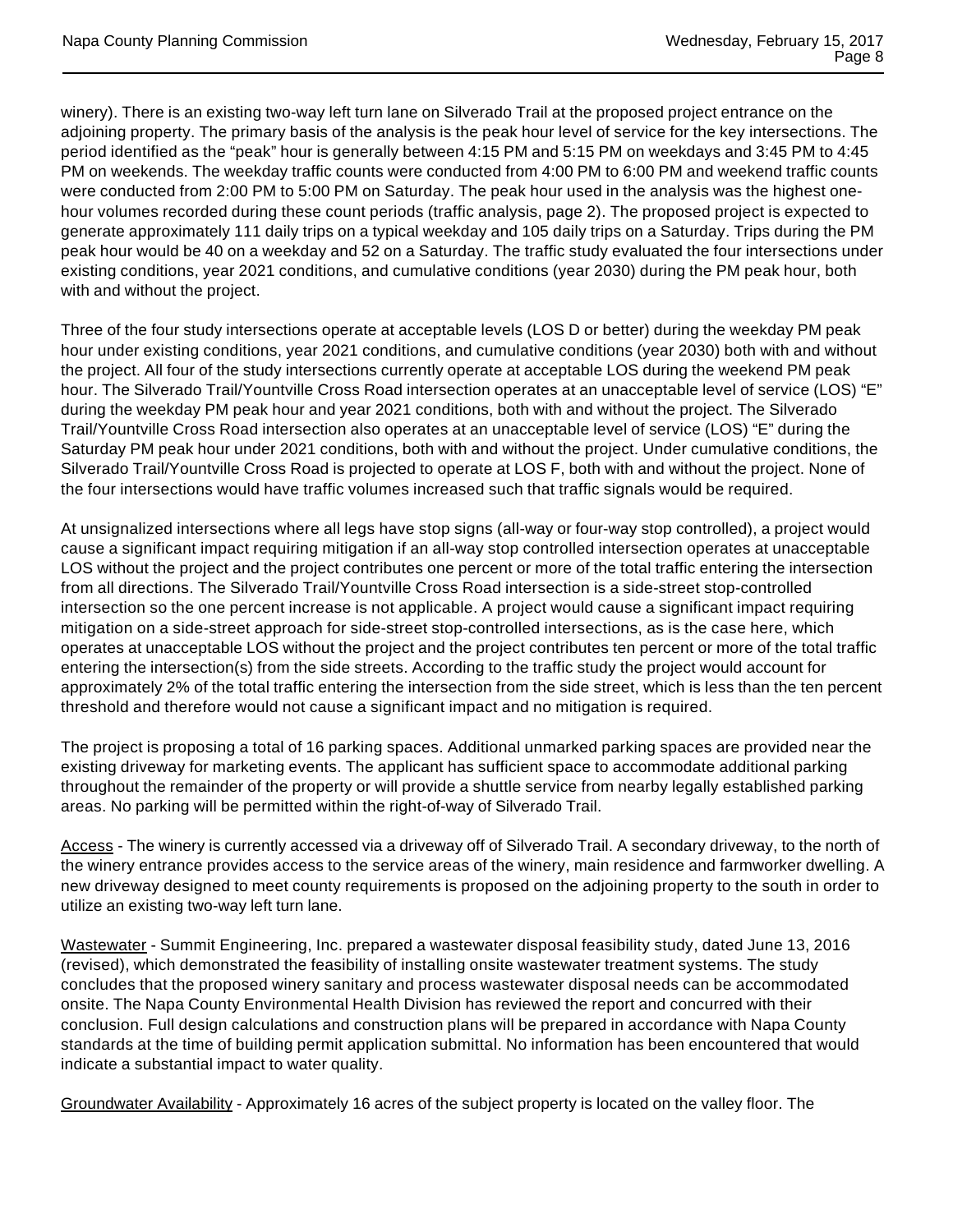remaining 12.7 acres comprises the knoll or hillside that rises from the valley floor in the northwest portion of the property. A Tier I Water Availability Analysis (WAA), dated June 13, 2015 (revised), was prepared by Summit Engineering, Inc., to determine the estimated water use of the existing development, the proposed project and water availability. Based upon the site's 16 acres located within the valley floor area, estimated groundwater availability would be 16 acre-feet per year (16 acres x 1.0 af/yr.).There are six existing wells on the project site. One well will be destroyed, four wells are located on the valley floor and the other well is located near the base of the knoll. Two of the wells located on the valley floor will serve the winery, farmworker dwelling and main residence. The other three wells will be used for irrigation. Since the groundwater extraction for the winery and residences would be from two wells located on the Valley Floor area, the Valley Floor screening criteria of one acre-foot of water per acre of land will be used for the 16 acres of the property located on the valley floor; generating a water use availability of 16 acre-feet per year. The WAA considered the entire property in the analysis; however, in order to be conservative staff excluded water availability of the remaining 12.7 acres of the hillside.

Staff also included water use calculations based on the originally entitled small winery exemption certificate for comparison to what is purported to have been existing employee and visitation levels (which have been discontinued pending the outcome of the subject use permit application.) As noted above, the approved winery included an annual production capacity of 20,000 gallons, one part-time employee and no tours and tastings. Other uses on the property include a main residence, a farmworker dwelling, and vineyards. The "existing" winery, according to the WAA only differs as to employees and tours and tastings visitors, 10 and 54, respectively. The analysis indicates that the originally approved winery with all other existing uses on the site would have a typical annual water demand of 2.59 acre feet per year (af/yr). Winery related water use under the originally approved use permit would account for .37 af/yr of the overall water use; vineyards account for 0.86 af/yr; the main dwelling and farmworker dwelling 1.25 af/yr; and, winery landscaping accounts for 0.09 af/yr. Current water use, accounting for visitation occurring beyond the scope of the use permit and more employees, raise overall winery water use to 2.84 af/yr. Existing or current water use compared to the original use permit entitlement represents an increase of 0.25 af/yr., or roughly 81,000 gallons annually. The proposed project which includes increases to production and visitation would result in an annual water demand of 3.49 af/yr. To be conservative, vineyard irrigation continues to be calculated with a water demand 0.86 af/yr although one acre of vines will be removed to facilitate construction of the project and does not take into account that recycled wastewater may be used for irrigation. In addition, the vineyards are dry farmed with irrigation generally occurring between June and October. No water is used for frost protection. According to the analysis, the winery would create an increase in annual water demand, from between 2.59 to 2.84 af/yr to 3.49 af/yr, totaling an approximate increase of 0.9 to 0.65 af/yr. According to Napa County environmental resource mapping (Water Deficient Areas/Storage Areas), the project site is not located within a water deficient area and the County is not aware of, nor has it received any reports of groundwater deficiencies in the area. The proposed project would not result in a substantial increase the demand of ground water supplies or interfere with groundwater recharge or lowering of the local groundwater level. The winery, as part of its entitlement will include the County's standard condition of approval requiring well monitoring, as well as, the potential to modify/alter permitted uses on site should groundwater resources become insufficient to supply the use.

Grape Sourcing - The project site currently has approximately 17.6 acres of vineyard which would produce a little over 6,300 gallons. The applicant owns approximately 40.8 acres of vineyards elsewhere within the County. The original winery with an annual production capacity of 20,000 gallons was approved prior to adoption of the WDO and is not subject to the 75% grape source requirement. Only the requested increase (20,000 gallons/year) would be subject to the 75% Napa Valley grape source requirement.

Greenhouse Gas Emissions - The County requires project applicants to consider methods to reduce Green House Gas (GHG) emissions consistent with Napa County General Plan Policy CON-65(e), which requires GHG review of discretionary projects. The applicant has completed the Department's Best Management Practices Checklist for Development Projects, which is included in the use permit application attached to this report as Attachment F. According to the applicant the project would incorporate the following voluntary best management practices: generating on-site renewable energy; a vehicle miles traveled reduction plan including priority parking for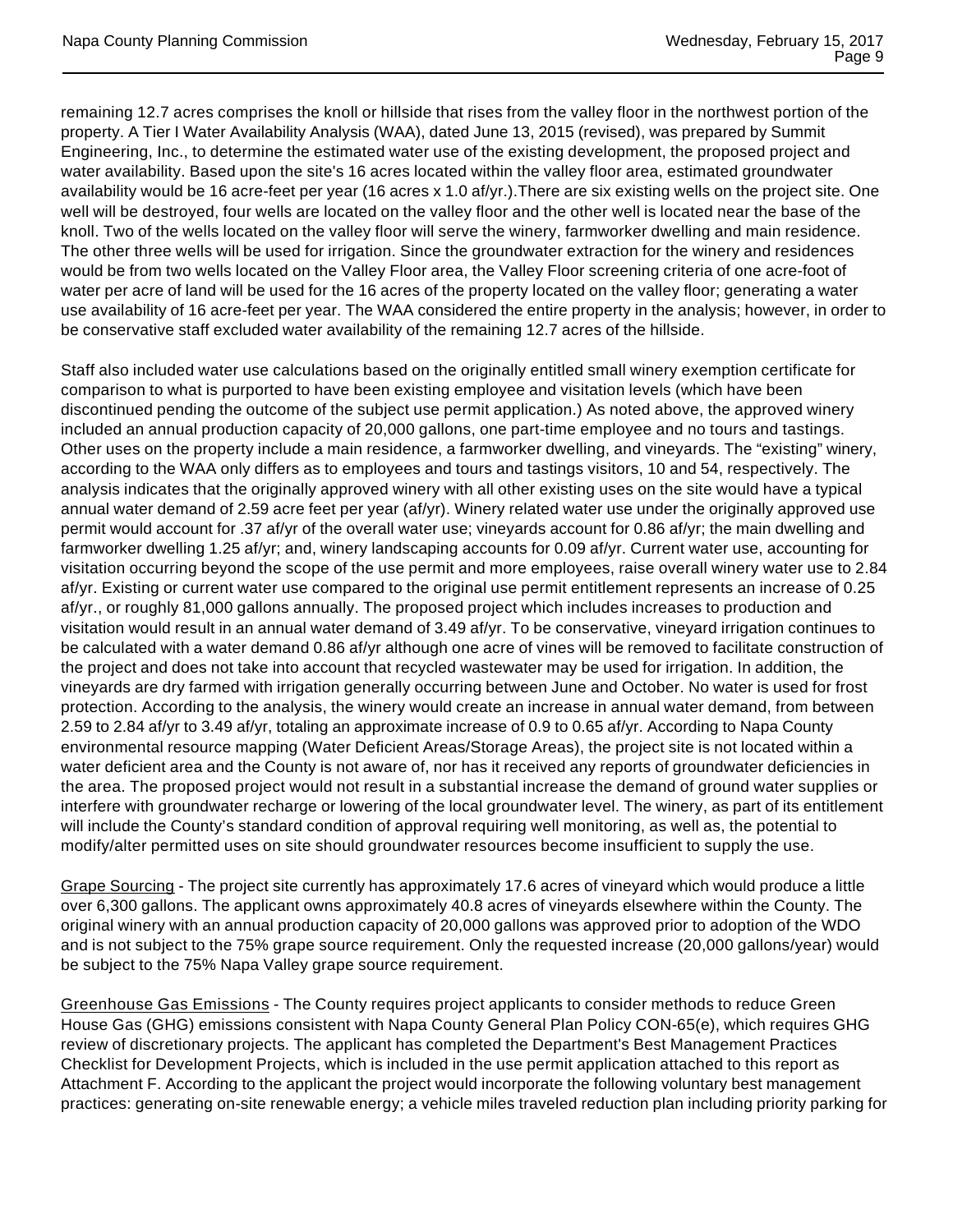carpools, hybrids, etc.; employee housing; building to CALGREEN Tier 1 standards; energy conserving lighting; installing an energy star roof/living roof/cool roof; bicycle incentives; installing water efficient fixtures; low impact development; water efficient landscaping; recycling 75% of all waste; composting 75% of food and garden material; an electric vehicle charging station; optimizing natural heating and cooling through site design and building orientation; and designing the buildings to LEED standards. Additional items are included in the Voluntary Best Management Practices Checklist for Development Projects form included with the use permit application. GHG Emission reductions from local programs and project level actions, such as the application of the CalGreen Building Code, tightened vehicle fuel efficiency standards, and more project specific on-site programs including those winery features noted above would combine to reduce emissions.

Public Comments - At the time of staff report preparation, staff has received over three dozen letters/e-mails in support of the proposed project, see Attachment E. No letters or opposition have been received.

# **Decision Making Options:**

As noted in the Executive Summary Section above, staff is recommending approval of the project with conditions of approval as described in Option 1 below.

#### Option 1 - Applicant's proposal

Disposition - This option would result in approval of a proposal to increase production from 20,000 to 40,000 gallons per year, offer tours and tastings and establish a marketing program, and expand the existing winery building and cave and construct a new standalone production building.

Action Required - Follow the proposed action listed in Executive Summary. If conditions of approval are to be amended, specify conditions to be amended at time motion is made. This option has been analyzed for its environmental impacts, which were found to be less than significant. Sufficient grapes and water supplies are available to serve the proposed project and the project has been designed to comply with the Viewshed Protection Program, where applicable. Staff recommends this option based upon the reasons discussed above.

#### Option 2 - Reduced Project Alternative

Disposition - This option would reduce the scope of the project via a reduced visitation and marketing program.

Action Required - Follow the proposed actions listed in the Executive Summary and amend scope and project specific conditions of approval to require a reduction in the requested visitation and marketing program. If major revisions of the conditions of approval are required, the item will need to be continued to a future date.

# Option 3 - Deny Proposed Project

Disposition - In the event the Commission determines that the project does not, or cannot meet the required findings for the granting of a Use Permit, Commissioners should identify what aspect or aspects of the project are in conflict with the required findings. State Law requires the Commission to adopt findings, based on the General Plan and County Code, setting forth why the proposed Use Permit is not being approved. Based on the administrative record as of the issuance of this staff report, there does not appear to be any evidence supporting denial of the project.

Action Required - Commission would take tentative motion to deny the project and remand the matter to staff for preparation of required findings to return to the Commission on a specific date.